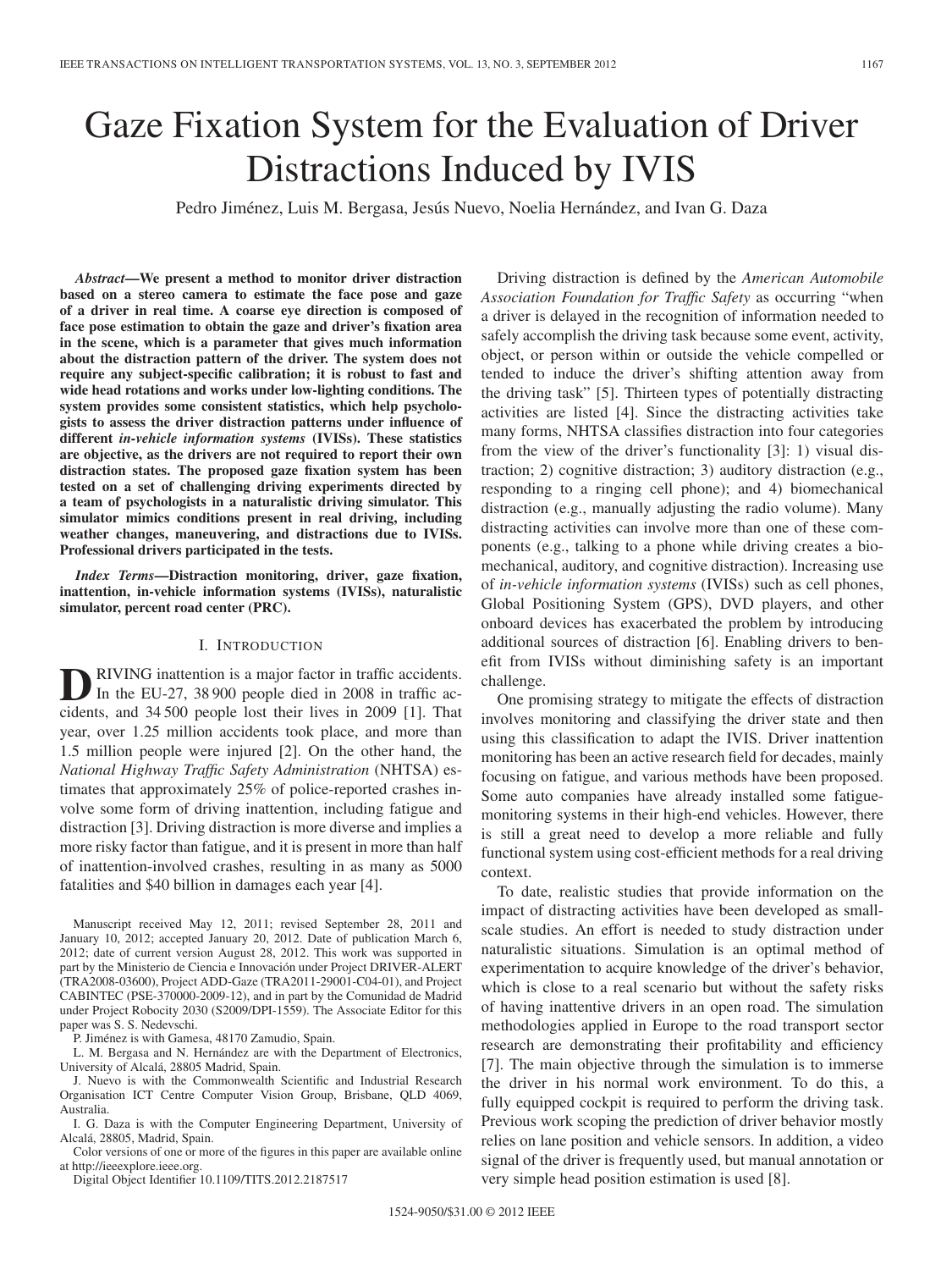In this paper, an automatic gaze fixation system for the evaluation of IVIS-induced distraction is presented. Driver's gaze fixation is estimated using a nonintrusive vision-based approach. The system has been tested with professional drivers in a naturalistic simulator running tests directed by a team of psychologists.

We show results of the performance of our system and consistent statistics to infer the distraction behavior of the drivers during these exercises.

The remainder of this paper is organized as follows: In Section II, a review of the main approaches of the state of the art is presented. Sections III and IV present our 3-D face pose estimation and eye direction estimation proposals. Evaluation of our gaze fixation system performance and an analysis of the statistics proposed to study distractions are addressed in Section V. This paper closes with conclusions and future work presented in Section VI.

## II. DRIVER-DISTRACTION-MONITORING APPROACHES

In the literature, there are three main groups of works according to the measurements they used to detect distractions: 1) biological signals; 2) driving signals; and 3) driver images.

Biological signals include electroencephalogram, electrocardiogram, etc. These signals are collected through electrodes in contact with the skin of the human body, and consequently, they are intrusive systems [9]. Only few works focusing in cognitive distractions have been reported in the literature using this approach [10]. Most of them have only been tested in operational environments.

Vehicle signals reflect driver's action, so driver's state can be characterized in an indirect way. Force on pedals, vehicle velocity changes, steering wheel motion, lateral position, or lane changes are normally used in this category. The advantage of these approaches is that signal acquisition is easier. This is the reason the few commercial systems existing nowadays use this technique [11], [12]. However, they are subject to several limitations such as vehicle type, driver experience, or road geometric characteristics. Moreover, some results showed that the accuracy using this approach varied between individuals [13].

Approaches based on image processing are effective because the occurrence of distraction is reflected on the driver's face appearance and head and eye activity. Different kinds of cameras and analysis algorithms have been employed in this approach. We group them according to the cameras they adopted, including visible spectrum monochrome cameras, infrared (IR) cameras, or stereo cameras.

#### *A. Methods Based on Visible Spectrum Camera*

The simplest and most affordable hardware setup is a visible spectrum image acquisition system, at the cost of requiring more complicated algorithms to compensate for the lack of data when compared to infrared or stereo systems. Rongben *et al.* [14] used skin color to segment the face. This method needs initialization and is not robust to lighting conditions or user race. Sun *et al.* [15] detected the face using adaptive boosting, locating the eyes using a template matching method, and estimated gaze combining Hough transform and gradient direction. Eye activities contain not only fatigue information but also distraction information.

A commercial eyetracker is also employed in some research works. Blaschke *et al.* [16] used an off-the-shelf eyetracker to get head pose and eye gaze signal. They model the visual distraction level as a time dependency of the visual focus, with the assumption that visual distraction increases with time as the driver looks away from the road but nearly instantaneously decreases when the driver refocuses on the road. Based on the pose and eye signals, they propose a two-stage detection method: First, the instantaneous distraction level is estimated, and then, a classifier determines if the current level corresponds to a distracted driver.

#### *B. Methods Based on IR Camera*

Many researchers have adopted image acquisition systems based on IR illumination. The use of IR serves three purposes: 1) It minimizes the impact of different ambient lighting conditions. 2) It produces the bright pupil effect. 3) It increases illumination without disturbing the driver. Because of bright pupil effect, the eye can be more easily detected, eliminating the face segmentation and reducing computation times.

Cudalbu *et al.* [17] used a headband with IR reflective markers to estimate the head pose, from which they get a 6 degree-offreedom head pose with the average error of 0.2◦. Together with this headband, they use a simplified 3-D eyeball model to estimate the gaze orientation with an accuracy between 1 and 3◦. Jiao and He [18] proposed a Round Template Two Values Matching algorithm to locate the bright pupil, which obtains an accuracy of 96.4% but takes 1.01 s/frame on a PIII 800-MHz computer.

Some commercial products measuring driver's states are already available on the market, such as SmartEye AntiSleep [9] and SeeingMachines DSS [10], [19]. Both of them use two IR illuminators to enhance their robustness to lighting conditions and employ only one camera to give 3-D information. However, they are focusing on detecting fatigue, not distraction, and they are still limited to some well-controlled environments.

#### *C. Methods Based on Stereo Camera*

Stereo cameras are also employed to estimate driver state. In [20], two standard web cameras are employed to make a 3-D image acquisition system. They extract the face from the disparity map on the assumption that the driver face has smaller depth than background. After the face region is extracted, they perform embedded hidden Markov model to recognize the forehead, eyes, nose, mouth, and chin, from which the driving fatigue level can be estimated. The commercial products based on 3-D camera technology such as Smart Eye Pro [9] and Seeing Machines faceLAB [21] can provide measurements of head pose, eyebrow, eye, nose, and mouth.

Commercial products are still limited to some wellcontrolled environments, and more importantly, no technical information about their algorithms and effectiveness has been published.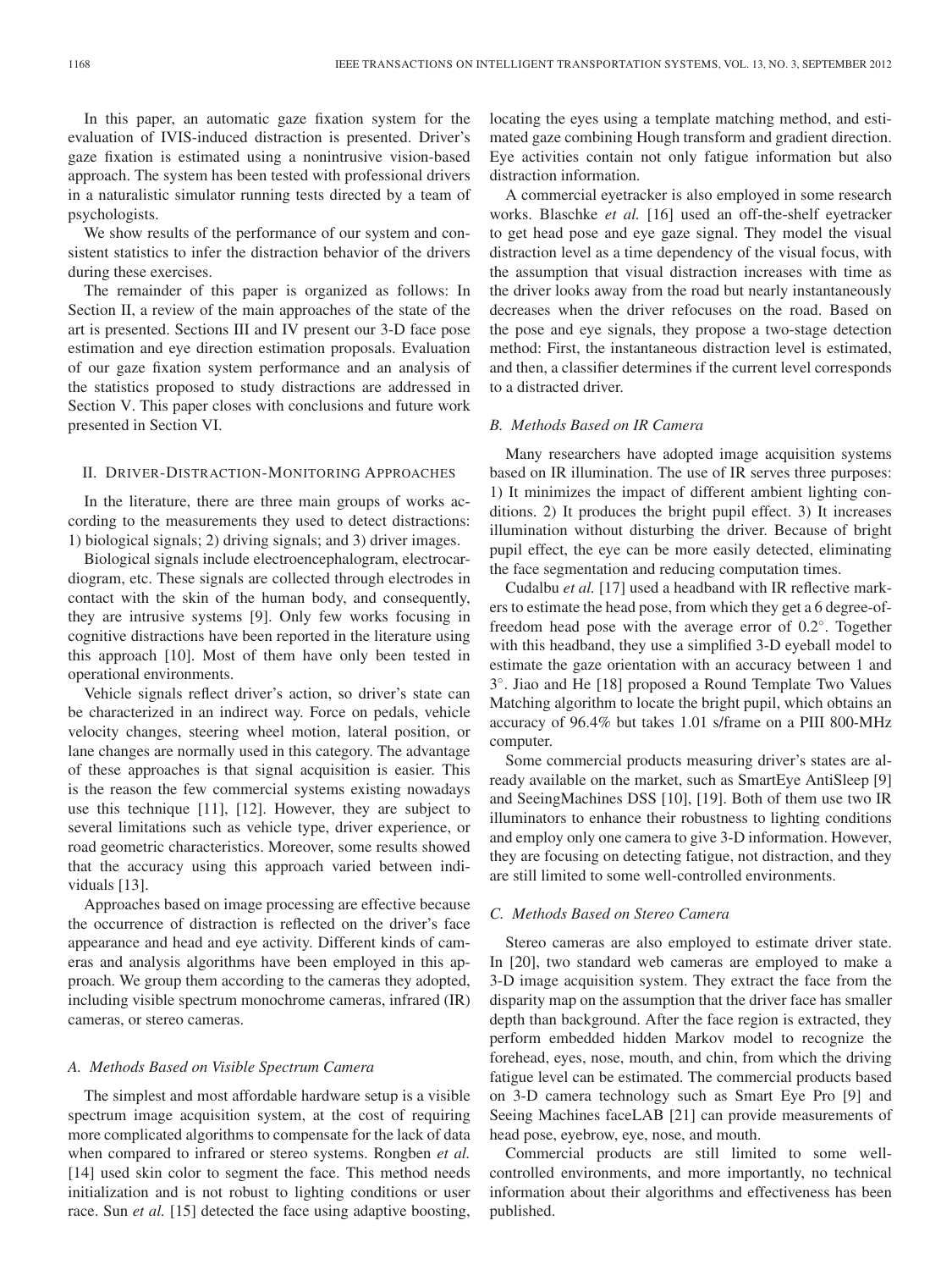

Fig. 1. Architecture of the face pose estimation algorithm.

## *D. Contributions*

Most of the works in the state of the art were designed for visual distractions but only a few for cognitive, auditory, or biomechanical distraction. In this paper, we introduce a novel gaze fixation system that could potentially be used to extrapolate distractions from any kind, provided all the information from the driving exercises and simulator. Our approach comprises a face pose estimation system and a gaze classification system. Both are nonintrusive and designed to work under very low illumination conditions. The face pose estimation works in the full yaw rotation range. In contrast with existing commercial solutions, it does not require any subject-specific calibration and could then be used in commercial vehicles. With only two cameras, the system is robust to fast and wide head rotations. The gaze is classified in several areas in the cabin and the road, which may draw the attention of the driver when a distraction is taking place. We use this system in a naturalistic simulator to study changes in driver behavior due to distractions caused by IVISs. Our system is able to automatically generate objective distraction statistics. It does not require user self-reports, which are subjective, or additional input from experts. The experimental setup was designed by a team of psychologists, and it is described in detail in this paper.

#### III. THREE-DIMENSIONAL FACE POSE ESTIMATION

In this section, we describe the main characteristics of our face pose estimation method. A detailed description of the face pose estimation can be found in [22]. A diagram of the implemented face pose estimation system is shown on Fig. 1.

A requirement is that the pose estimation must be user independent. The proposed face pose estimation system is based on tracking a set of features, which are automatically detected on the subject's face with a calibrated stereo rig.

The features are selected from high-contrast regions of the face using a Harris interest point detector [23]. Taking both camera views, the features are arranged in the form of a sparse 3-D face model. This user-specific 3-D model provides a prior to the feature tracking that the method performs on each frame: features that drift from their expected positions on the model are discarded as outliers.

The appearance of the features in the face changes when the head rotates, and our method proposes a feature template registering using a novel mixed-view technique: the samples of the features taken by both cameras are used to build a joint appearance model, so that views of the face from one camera can be used to anticipate what the other camera will see as the face rotates. This strategy was inspired by the work of Nuevo *et al.* [24]. From the detected 2-D position of the features, the pose is estimated using Levenberg-Marquardt [25].

A model extension process adds new features to the model when the face rotates, exposing new areas to the camera. This model extension and the shared template registering allow for face pose estimation over the full yaw rotation range from −90◦ to +90◦ . The online model creation process is subject to errors. We correct the 3-D feature coordinates of the model with bundle adjustment (BA) optimization [26], which is executed at certain key frames after initialization and after the addition of new features.

### IV. EYE DIRECTION ESTIMATION

To obtain the gaze fixation areas of the driver, we need to take into account both the face pose and the eye direction. Gaze estimation has been applied in human–computer interaction and in studies of cognition, which also have attracted interests from marketing research. A survey of the techniques can be found in Hansen and Ji [27]. A common step of all these techniques is the need of person-specific calibration, and recent developments focus on reducing the length of this step. Guestrin and Eizenman [28] presented a system based on calibrated light sources that achieved accuracies of 1°, requiring the subjects to look at a single point. Saliency maps of the images shown to the users have been used as a prior to estimate the eye parameters. Sugano *et al.* [29] reported errors of 6◦, and more recently, Chen and Qi [30] presented a probabilistic approach with errors below 2◦.

The approach that we take is substantially different from these methods. We aim to classify the gaze fixation point in a discrete number of areas of interest, and thus, we are only interested in a rough estimation of the gaze. Compared to the works previously mentioned, our setup is much harder as the head can freely and quickly move in a wide range and the illumination is low. In addition, we cannot do any offline user calibration, and we cannot precompute the saliency maps on the scene. Our only prior is the position of the different areas, which is much less informative than a saliency map because it is not based on human cognition.

We calculate the eye direction  $\vec{e}$  with respect to the face model coordinate system. Consequently, gaze **G** is computed as the composition of face pose and eye direction, as shown in Fig. 2. It can be expressed as a vector  $\vec{g}$  and an origin  $T_g$  as

$$
\mathbf{G} = \{T_g, \vec{g}\}, \qquad T_g = \vec{T} + R \cdot \vec{e}_{\text{off}}, \quad \vec{g} = R \cdot \vec{e} \quad (1)
$$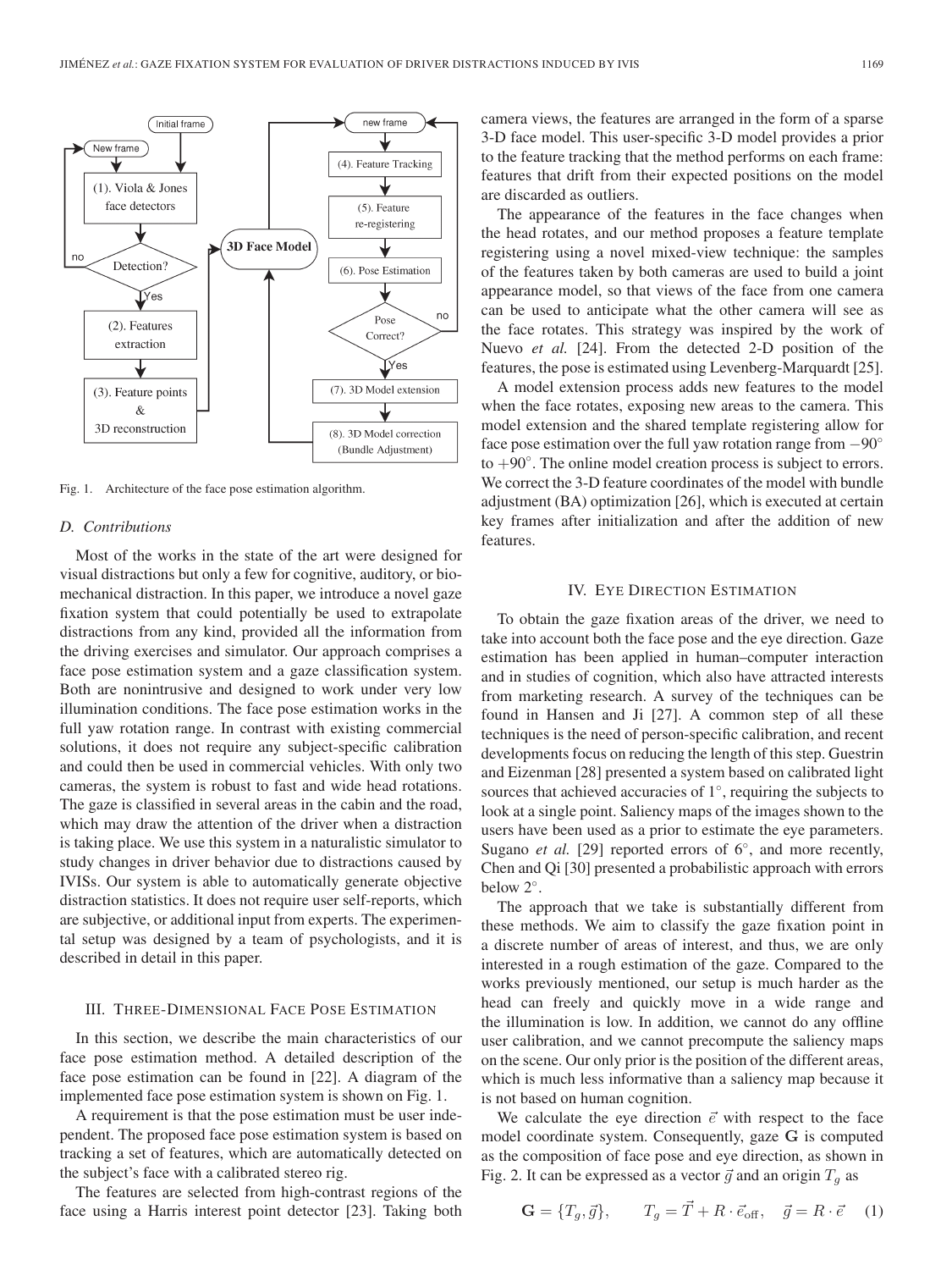

Fig. 2. Difference between gaze and face pose.



Fig. 3. Main blocks of the gaze estimation algorithm.

where  $\mathbf{P} = \{\vec{T}, R\}$  is the face pose (translation to the center of the face and rotation), and  $\vec{e}_{off}$  is the distance between the center of the eyes and the center of the face model  $\vec{T}$ .

At the gaze estimation step, the face pose is already known because it has been calculated during the previous stage, so **P** is given by the face pose translation vector. If the head rotation is wide enough, eyes might not be visible, so the gaze is calculated using only the known face pose.

#### *A. Algorithm Description*

The steps of the coarse algorithm for gaze estimation are shown in Fig. 3. It consists of the following steps:

*1) Automatic 3-D face model creation:* The 3-D face model is first created, as explained in Section III.

*2) Initial Eye Features Detection:* At the model creation stage, some characteristic features around eyes are detected within the face using the Stacked Timmed Active Shape Models algorithm [31] and added to the face model. Fig. 4 shows these features.

*3) Three-Dimensional Face Pose Estimation:* In a loop, the face pose is estimated from frame to frame, as described in Section III.



Fig. 4. Initial eye features: Eye corners and pupil.



Fig. 5. Samples of the integral projection algorithm.

*4) Eye Tracking:* The eye features are tracked frame to frame using the same technique as for the rest of the model points. This gives the approximate position of the pupils.

*5) Pupil Center Localization:* Pupil position is located for each eye using the integral projections algorithm and a Gaussian approximation, obtaining an approximated localization error of 20% of the pupil size (see Fig. 5).

*6) Eye Direction Calculation:* The eye direction is calculated from the relative displacement of the pupil center with respect to its original 3-D coordinates.

*7) Gaze Estimation:* Gaze is computed rectifying the face pose estimation with the eye direction estimation, according to (1).

*8) Fixation Classification:* Fixation is calculated as the intersection point between the gaze vector and the simulator scene. The fixation point is classified among a set of interest areas at which the subject can be looking.

Fig. 6 shows an example of the face pose and gaze estimation monitoring application. At the bottom of the image is shown the fixation point on the scene.

#### *B. Gaze Fixation and Classification*

The objective of this classification is to determine the fixation area of the driver and to know where of a set of key areas she/he can be looking at. The 11 different fixation areas defined for this project are shown in Fig. 7.

*1) Front:* The road itself and traffic ahead. Victor and Joanne, basing on experiments on various simulators and on real traffic, defined this as an area between 16◦ and 20◦ in diameter centered on the road [32].

*2) Left and Right Signals:* Denote the signaling on sides of the road, overtaking cars, crosses, or other objects present in the proximity of the truck. When the driver is looking at any of these points, the fixation is slightly diverted horizontally to the left or to the right.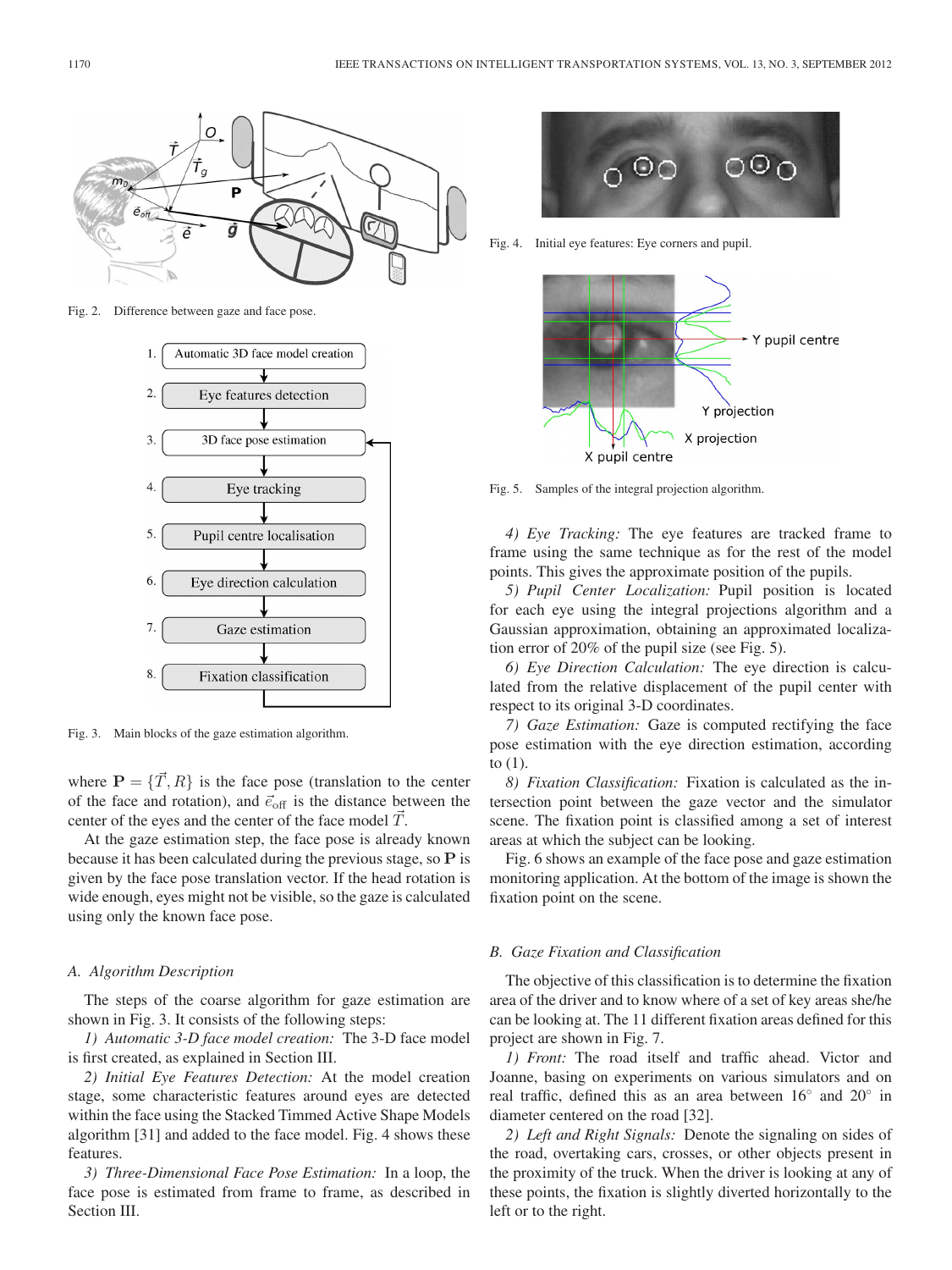

Fig. 6. Example of face pose estimation and gaze estimation, with fixation point on the scene.



Fig. 7. Set of key fixation areas.

*3) Lateral Rear Mirrors:* The external rear mirrors located at both sizes of the cabin. Most times, it is not possible to localize the pupils when the driver is looking to them because they are occluded, but it is easily recognizable because he/she needs to largely turn his/her head horizontally.

*4) Onboard Computer, GPS, and Hands-Free:* Usually, the driver tries to look at these IVISs with very little head movement to not lose attention to the road.

*5) Tachograph:* This IVIS is located overhead, over the windscreen, and looking at it requires a head movement.

*6) Overhead Signaling and Near Road:* Looking at these points requires no head movement and very little vertical pupil displacement, so it is difficult to distinguish when the driver is looking there from the front road itself. We do not classify these areas.

The cameras' position inside the cabin is fixed, and the geometric layout of the simulation room, cabin, and projection panels are known. Therefore, the 3-D centroid in the scene of each of the regions previously described can be measured and referenced to the right camera frame system. The fixation area is calculated as the closest area to the gaze fixation point using Mahalanobis distance, which takes into account the different

sizes of the areas. Using this algorithm, it is possible to know the area where the driver is looking at or how long the driver's gaze remains fixed on an area. This is very important in studying drivers' reactions to different IVISs to know the potential distraction caused by each of them.

#### V. DISTRACTION ANALYSIS USING GAZE ESTIMATION

This section presents the tests and results of our nonintrusive approach to monitoring driver's distraction. Fixation in the scene is calculated to infer the driver's distraction state. Different distraction tasks or activities were inferred in a naturalistic simulator, and a study of the incidence of these distracting tasks in the driver's behavior was carried out.

Professional drivers were invited to drive the truck through a few scenarios carefully designed by a team of psychologists from the Safety and Human Factors Investigation and Training Center (ESM) [33], who later examined the generated data to extrapolate behavior. The scenarios were designed and prepared to require a high level of attention from the driver, and some tasks were intentionally programmed during the driving activity to stress the driver to study his/her behavior under such conditions. The simulator cabin was fully equipped with a variety of IVISs. Experiment layout, driver behavior study results, and conclusions are presented.

#### *A. Experimental Environment*

Different aspects must be considered in the experimental environment: the physical simulator layout, the camera vision system for gaze estimation, the experiment setup, and the subjects.

*1) Naturalistic Driving Simulator:* The experiments were performed in the research facilities at CEIT (San Sebastián, Spain) [34], in a room with controlled light and sound environment. The given naturalistic simulator *TUTOR* [35], as shown in Fig. 8(a), consists of a real truck cabin motorized to simulate movement and equipped with common IVIS. The cabin is assembled on a movement platform with 6◦ of freedom on which drivers can feel the vehicle accelerating, braking, its centrifugal force, etc. The devices send information to the host, located at the Instructor Position (*PI*), where the psychologists can control the whole simulator, analyze all the data, and reproduce stored simulations. The main computers are placed in the PI, which are located near the cabin. A dedicated computer processes face pose and gaze estimation using the algorithms presented in this paper and sends this information to the PI, where the psychologists can access to the data.

The visualization system is made of three back-projection panels with a total surface of  $22 \text{ m}^2$ . The fact that the screens have no marked separation and the geometry of the image system make for a flawless overall impression. Moreover, two computer screens are used as rear mirrors attached to both sides of the cabin.

The cabin is fully equipped and contains a GPS, a hands-free, the onboard computer, and a tachograph. These are some of the key locations that the gaze estimator must differentiate.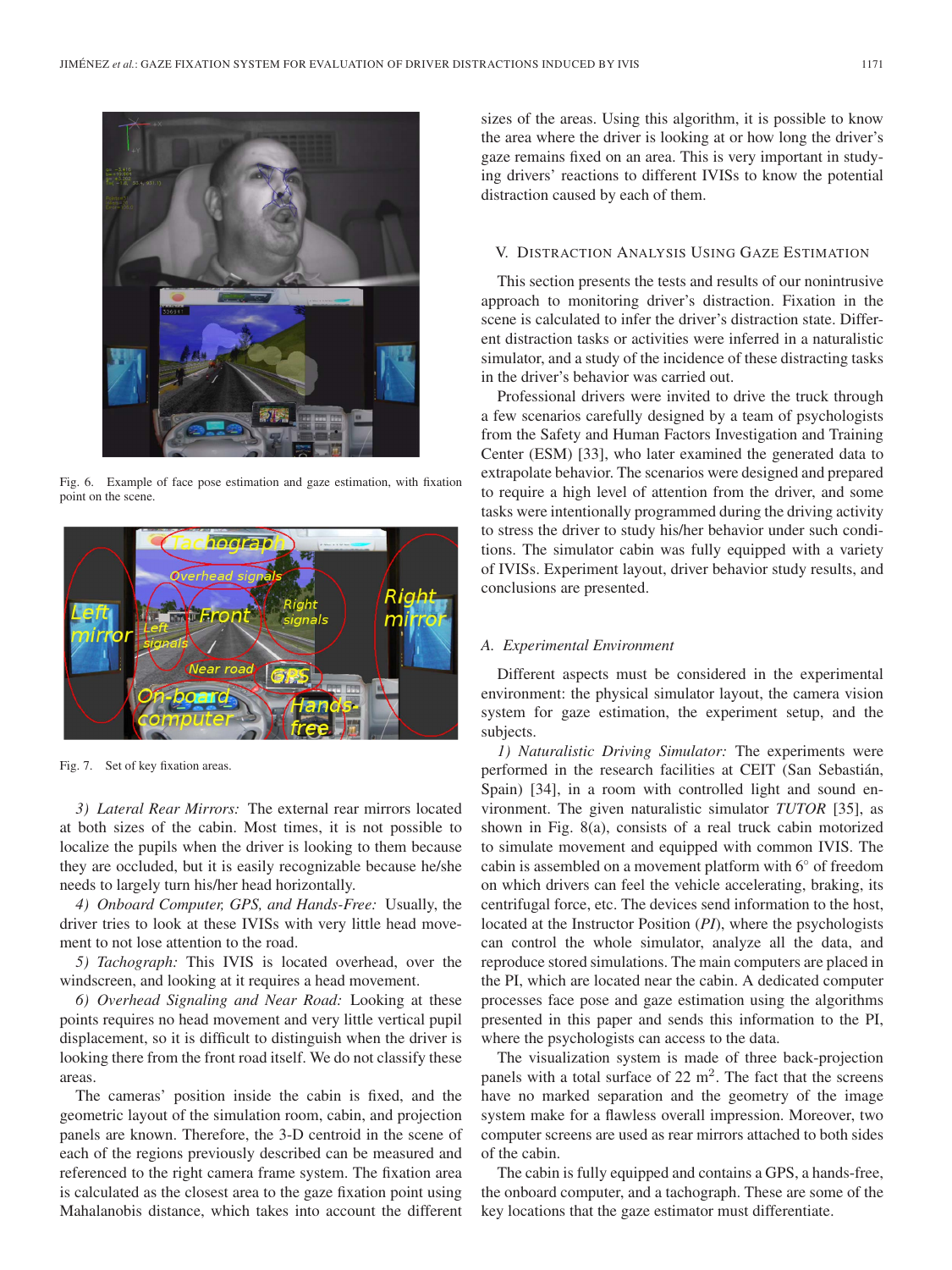

Fig. 8. Naturalistic driving simulator cabin. (a) Motorized simulator cabin and projection panels. (b) Camera position. (c) Driver's view of the road and cameras.

*2) Vision System:* The stereo rig is located inside the cabin, over the dashboard, between the windscreen and the driving wheel, facing the driver at a distance between 70 and 100 cm. The baseline is 23 cm, and cameras are slightly turned inward to better point to the driver's face, closer to the rig. Fig. 8(b) and (c) shows the camera layout inside the naturalistic simulator cabin. The cameras [36] are  $1392 \times 1040$  pixels and capture images at of 30 frame/s, with a Firewire 800b interface. The custom-built rig and IR illumination board are attached to the windscreen using suction pads and rest on foam over the dashboard to reduce vibration. The hardware layout can vary without affecting system operation, as long as the stereo rig is calibrated and referenced to the world coordinates, the fixation area locations are approximately known, and the cameras are ahead of the driver but not necessarily in front. Our cameras mount a 9-mm lens, and capture is synchronized with the IR pulsed illumination. The capture system is coded using C++ and GNU libraries and tools, running on a Core 2 Duo processor commanded by Ubuntu. This vision system is an evolution of the monocular one developed by the group for drowsiness detection [37].

*3) Experiment Setup:* To design the experimental protocol, the team of psychologists built on the following initial hypothesis: "The potential driver distraction due to IVISs is determined by the level of attention demand required by them while driving, decreasing the effectiveness of the primary task: driving."

By analyzing professional driver behavior, the basic and most representative features in the context of this activity are identified [38]. Some scenarios, types of vehicles, incidents, onboard system utilization, and critical situations are selected to infer distraction in drivers. Thus, the professional driver behavior should be generically represented. Taking into consideration this basis, which involves observing and information recording during the driving activity, the next step was to define the simulation exercises.

Experiments were designed with the goal of refuting the initial hypothesis of the research regarding the potential distraction of four different onboard systems, which are commonly used in professional driving. These devices were digital tachograph, GPS, hands-free, and onboard computer. Under these conditions, four scenarios were created: mountain, intercity, urban, and long-distance. Different exercise setup were prepared for each scenario, each containing different tasks, events, weather conditions, and IVIS requirements.

According to Victor *et al.* [32], three different tasks are of special importance to study distraction: visual tasks, auditory tasks, and cognitive tasks. During the experiments, visual tasks require to use the GPS. Auditory ones involve making a call to the hands-free telephone and engaging in a trivial conversation. For the last one, a cognitive task is enforced in one of the exercises by making a phone call in which the driver is asked to describe the route from one point to another on a city he knew. During the exercises, events are inserted proximal to tasks, such as motor, tire or Automatic Breaking System breakdown, sudden braking of the precedent vehicle, broken down vehicles on the road, vehicles running a red light, etc. A summary of the different exercise setup is shown in Table I.

These tests were implemented using 16 different exercises: five based on the intercity scenario, four on the mountain scenario, three on the urban scenario, and the last four on the long-distance scenario. The defined procedure to evaluate these exercises consists of different drivers driving through different scenarios.

The first exercise of each scenario was the *control exercise*, which corresponds to the exercise undertaken by each driver without external perturbations. This exercise provides a reference for the other exercises, in terms of driver gaze fixation patterns on the controls, to which the results from distractions can be compared.

*4) Subjects:* Twelve professional drivers from different genders, ages, and experiences were selected, having different participants for each test configuration to detect user-dependent behavior variables. Each driver drove in two exercises on each scenario (the control exercise plus another), and duration varies from 20 to 45 min, depending on the scenario.

Previous studies with similar conditions used groups from seven to 30 participants [39], [40]. All subjects were informed of the purpose of the experiment and the security procedures in the simulator facilities.

## *B. GT Generation*

To assess the performance of our system, we obtained the ground-truth (GT) for the face pose and gaze. We obtained the pose GT with a calibration chessboard attached to a helmet that the subjects wore during the experiments. The pose of the chessboard was obtained using camera calibration techniques, with an average error below 1◦. The GT data were obtained for six users on sequences that were over 10 min long.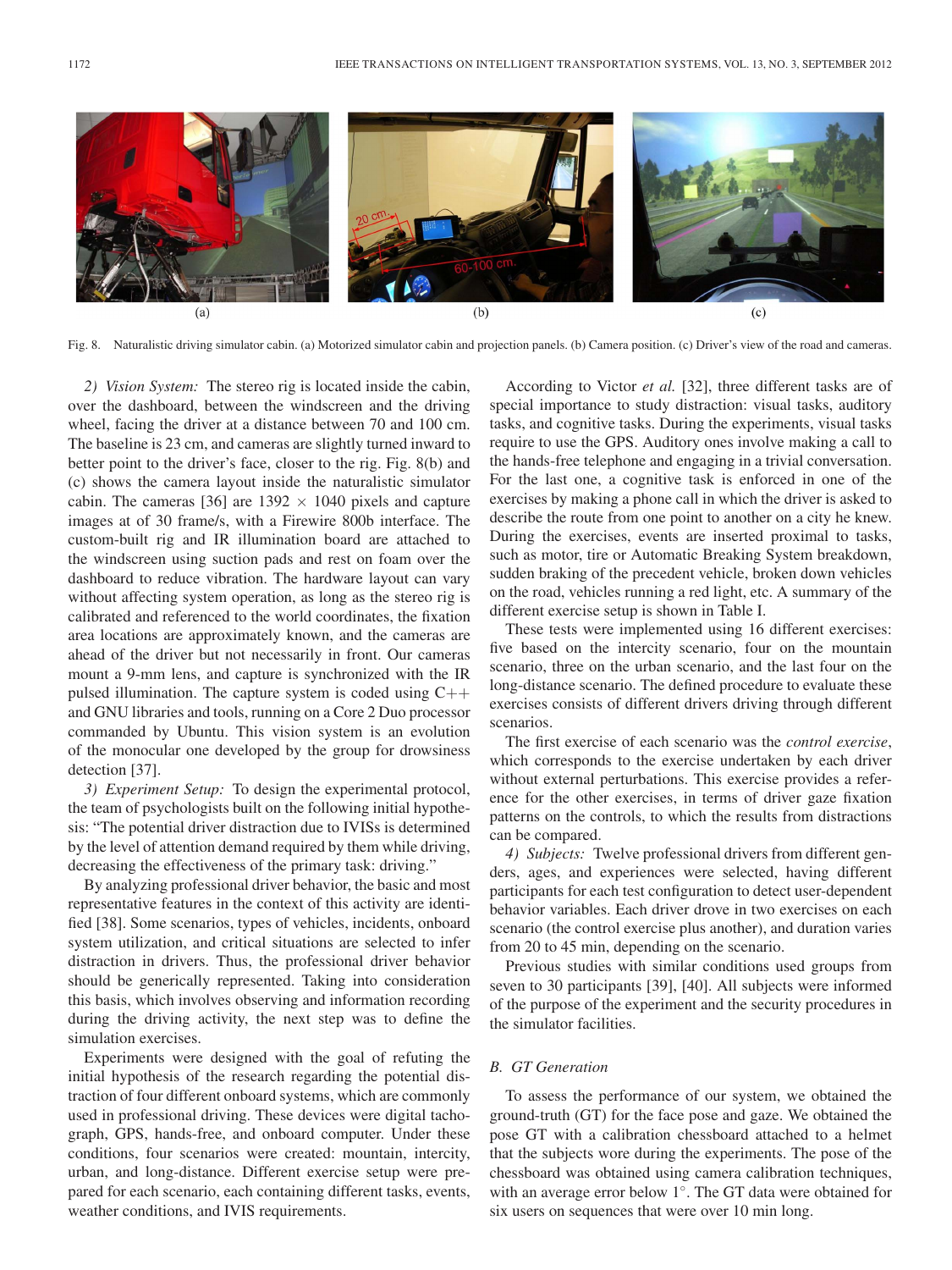| Scenario                               | Exercise                                   |                                                                                                                                                                     | Events                                                                                                                                                                                             | <b>IVIS</b>                                        |
|----------------------------------------|--------------------------------------------|---------------------------------------------------------------------------------------------------------------------------------------------------------------------|----------------------------------------------------------------------------------------------------------------------------------------------------------------------------------------------------|----------------------------------------------------|
| Inter-city<br>$\overline{\mathcal{A}}$ | 1<br>$\overline{c}$<br>3<br>4<br>5         | Control exercise<br>GPS guidance<br>Faulty GPS guidance<br>Telephone guidance<br>GPS guidance<br>Distorted voice call                                               | A vehicle running a STOP.<br>Mechanical fault in air filter <sup>†‡</sup> .<br>Cyclists on road.<br>Sudden speed down of preceding vehicle.<br>Slow vehicle on road.                               | <b>GPS</b><br>Hands-free                           |
| Mountain<br>Β.                         | 1<br>$\overline{2}$<br>3<br>4              | Control exercise<br>GPS guidance<br>Telephone guidance<br>GPS guidance<br>Faulty voice call<br>Tachograph speed warning                                             | Obstacle on road<br>A vehicle running a STOP.<br>A vehicle stopped on road.<br>Sudden speed down of preceding vehicle.<br>Slow vehicle on road.<br>Tyre blowout <sup><math>\ddagger</math></sup> . | <b>GPS</b><br>Hands-free<br>Tachograph             |
| Urban<br>ن                             | 1<br>$\overline{2}$<br>$\mathcal{E}$       | Control exercise<br>GPS guidance<br>tachograph error<br><b>GPS</b> Guidance<br>Distorted voice assistance call                                                      | ABS fault <sup>†</sup><br>A vehicle running red light.<br>Mechanical fault in air filter <sup>†‡</sup> .<br>A pedestrian crossing the street.<br>A dog crossing the street.                        | <b>GPS</b><br>Hands-free<br>Tachograph<br>Computer |
| Long-distance<br>≏                     | 1<br>$\overline{c}$<br>3<br>$\overline{4}$ | Control exercise<br>Phone calls<br>On-board computer warnings<br>Phone call<br>Cognitive phone call*<br>Tachograph warnings<br>Phone call<br>On-board computer data | Obstacle on road<br>A vehicle running a STOP.<br>Vehicles stopped on the road.<br>Slow vehicle on road, and a car overtaking a bus<br>downhill.                                                    | Hands-free<br>Tachograph<br>Computer               |

TABLE I EXERCISE SETUP

<sup>†</sup>Marked on the on-board computer

<sup>‡</sup>Truck dynamic model changes

\*Phone call with important cognitive charge: The driver is asked to explain a route within a known city.

TABLE II MEAN FACE POSE ESTIMATION ERROR. THE ERROR IS DIVIDED INTO yaw, pitch, AND roll, AND EVALUATED IN DIFFERENT RANGES OF THE ABSOLUTE ROTATION ANGLE IN THE GROUND TRUTH  $\alpha$ 

| Rotation     | BA?      | $\alpha < 15^{\circ}$ | $\alpha < 30^{\circ}$ | $\alpha < 45^{\circ}$ | $\alpha > 45^{\circ}$    |  |
|--------------|----------|-----------------------|-----------------------|-----------------------|--------------------------|--|
| yaw          | no       | 1.92                  | 2.44                  | 6.72                  | 12.83                    |  |
| yaw          | BA       | 0.98                  | 1.54                  | 3.04                  | 8.54                     |  |
| pitch        | no       | 3.82                  | 7.86                  | 8.59                  | ۰                        |  |
| pitch        | BA       | 1.81                  | 4.70                  | 6.34                  | $\overline{\phantom{a}}$ |  |
| roll<br>roll | no<br>BA | 1.27<br>1.16          | 2.06<br>1.75          | <b>COL</b>            | -                        |  |

With respect to gaze, we used a video database of 15 videos that were more than 10 min long each. We have obtained the GT for the gaze fixation classification by manually labeling the driver's fixation area on each moment.

#### *C. Face Pose Experimental Results*

First, we analyze the general performance of our face pose estimation system. The mean pose estimation error in the three angle rotations is shown in Table II. The mean error is computed by rotation ranges for each direction. Pitch and roll rotations present a smaller output range than that for yaw since there are no wider head rotations for these directions on the driving exercises. Because the registering technique cannot be applied to pitch variations, the system error is higher in this direction, and it can be observed how it increases for angles  $\alpha_{\text{pitch}} > 30^{\circ}$ . Still, the BA slightly improves the results. Evaluation of the error in a wider pitch and roll range is not possible because significant rotations are not natural while driving.

As we can see, our proposal has a very low error due to the BA corrections. The error remains low for the full range  $\pm 90^\circ$ of yaw rotations. These results show equal or lower errors than other important works in the literature [41]–[43], despite us testing the system with more challenging scenarios. The lowlighting conditions, along with the fast head movements, make the face appear very blurry when the head is moving side to side. Any other tracking system would lose track of the head under these conditions. On the other hand, we can keep tracking the face due to the extended face model and the mixed-view technique.

The tests used in the different works presented in Table II differ, but a qualitative comparison among them is possible, taking into account the performance results published for each work.

#### *D. Gaze Fixation Experimental Results*

Table III presents the gaze fixation classification error. The error has been calculated as the relation between the incorrect classifications and the total number of frames (from the GT) that the driver has gaze fixation to a specific area. A false negative is when we do not detect that the driver is looking at a specific fixation area. A false positive happens when the classifier says that the driver is looking at the fixation area but is actually looking at another area. For reference, we divide the false positives into the different areas where the driver was really looking at. As it can be observed in the table, the classification errors for the Front fixation area, rear mirrors, and onboard computer are below 5%. This are the areas that give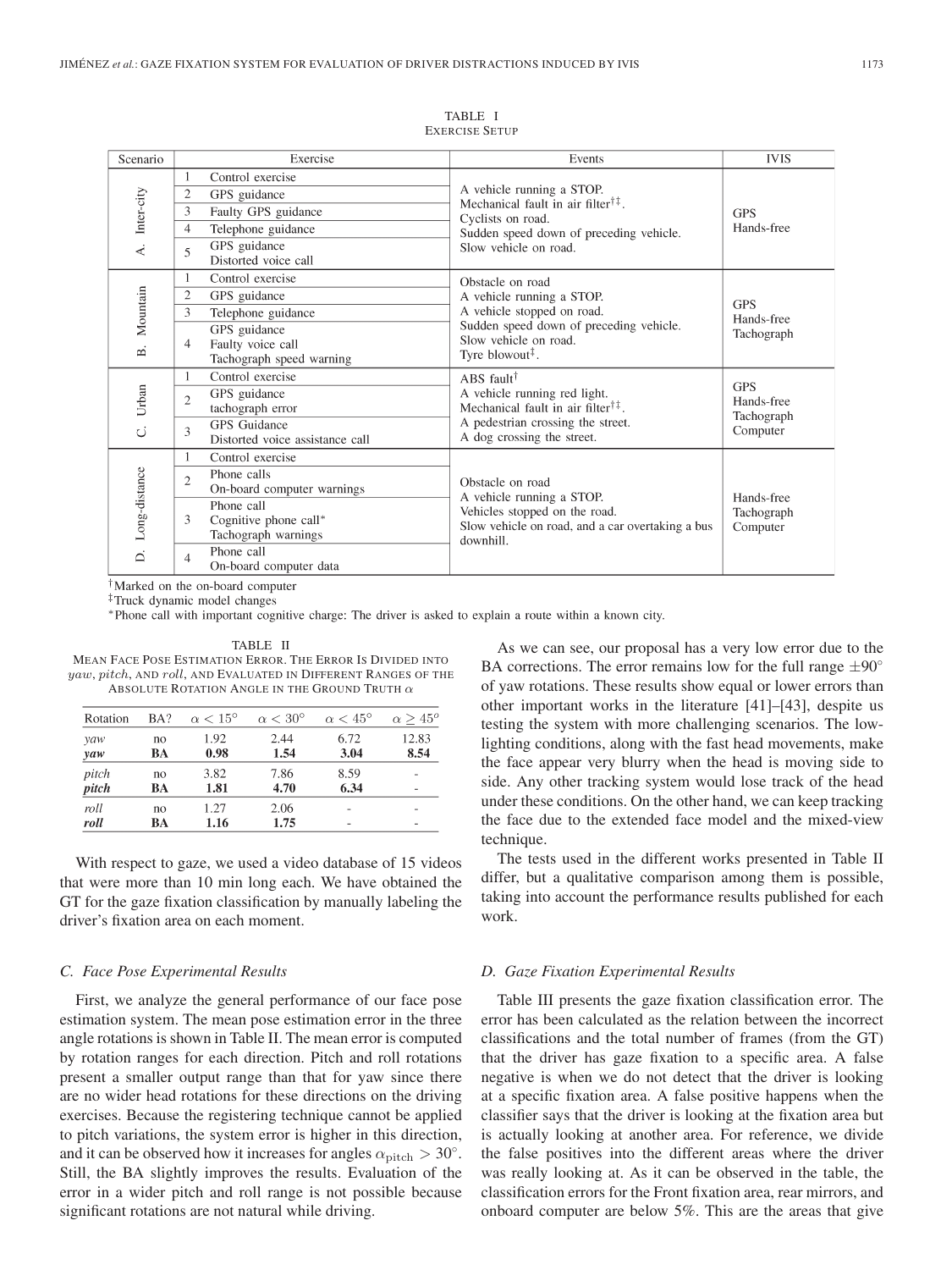| <b>Fixation</b> area   | <b>False Negative</b> | <b>False Positive</b> (detected while looking to:) |          |             |                          |          |            |            |  |
|------------------------|-----------------------|----------------------------------------------------|----------|-------------|--------------------------|----------|------------|------------|--|
|                        | (not detected)        | <b>Total</b>                                       | Front    | Left mirror | Right mirror             | Computer | <b>GPS</b> | Hands-free |  |
| Front                  | $4.64\%$              | $2.33\%$                                           | $\sim$   | $0.62\%$    | 0.41%                    | $0.36\%$ | $.33\%$    | $1.02\%$   |  |
| Feft mirror            | $2.79\%$              | 1.31%                                              | $0.27\%$ |             | 0.02%                    | $0.60\%$ | $1.20\%$   | 0.10%      |  |
| Right mirror           | $3.22\%$              | 2.14%                                              | $0.15\%$ | $0.01\%$    | $\overline{\phantom{0}}$ | $0.46\%$ | $0.90\%$   | 1.30%      |  |
| Computer               | 4.96%                 | 4.78%                                              | $1.75\%$ | $0.36\%$    | $0.28\%$                 |          | $.30\%$    | 0.87%      |  |
| <b>Gps</b>             | 11.16%                | 6.56%                                              | 2.86%    | $0.50\%$    | $0.60\%$                 | 2.40%    |            | 4.70%      |  |
| Hands-free             | 10.78%                | 15.3%                                              | 1.28%    | $0.60\%$    | $0.50\%$                 | 3.20%    | 5.20%      |            |  |
| Tachograph             | 5.45%                 | 4.70%                                              | $2.10\%$ | $0.84\%$    | $0.34\%$                 | $1.67\%$ | $0.30\%$   | 0.20%      |  |
| Left and Right signals | 13.95%                | 17.30%                                             | 6.30%    | 2.10%       | 1.40%                    | 1.40%    | 1.70%      | 0.90%      |  |

TABLE III GAZE CLASSIFICATION ERROR PERCENTAGE

TABLE IV CLASSIFICATION OF REGISTERED INCIDENTS

| Distraction       | Time    | Crashes | Near Crashes | <b>Incidents</b> |
|-------------------|---------|---------|--------------|------------------|
| No distraction    | 95%     | $0\%$   | 1%           | 0%               |
| <b>GPS</b>        | 2%      | 42%     | 47%          | 40%              |
| On board computer | $1\%$   | $0\%$   | $0\%$        | 12%              |
| Tachograph        | $0.1\%$ | $0\%$   | $0\%$        | $0\%$            |
| Hands-free        | 2%      | 58%     | 52%          | 48%              |

more information on the distraction state of the driver. The left and right signals are the most difficult to detect since they are very proximal to the front fixation area.

### *E. Statistics Results to Infer Distractions*

In this section, we provide some consistent statistics, based on gaze fixations, that are useful to assess driver distraction. The driver's behavior interpretation must be carried out by psychologists and is out of the scope of this paper.

As explained in Section V-A, the drivers were asked to perform demanding tasks while driving, such as answering the phone and following indications, and receive corrections of previous indications to get to a place or to operate the onboard computer or the tachograph. In Table IV, the recorded incidents while using the different IVISs are shown.

Most of the accidents occurred while receiving or executing the indications from the GPS or the hands-free device. As expected, the more cognitive demanding a task is the higher the risk of being involved in a distraction-related incident. Results on Table IV also show that using the tachograph and onboard computer is not very cognitive demanding since it only requires quick looks, similar to a mirror checking. The challenge now is to study driver reactions to different IVISs and find out the optimal IVIS location and the optimal way to deliver indications and warnings to them. Hereafter, we analyze two concrete cases for the most critical IVIS. Using our system, statistics are automatically generated while many other works in the state of the art are based on user self-report, which is subjective.

*1) Hands-Free Device:* Most incidents were registered while the driver was using the hands-free device. This, together with the fact that 85% of people admitted using a cell phone while driving at least occasionally, makes phone use one of the most dangerous activities while driving. The recorded consequences of using the hands-free device are an increase in the corrections of the in-lane position, short braking, nonconstant speed, and fixed gaze.



Fig. 9. Driver's gaze focalization while answering the phone. (a) Answering a phone call (seconds). (b) Without external perturbations (seconds).

Fig. 9(a) shows gaze focalization of the driver for a piece of the exercise D2 starting at the moment when a phone call is received. Continuous looks to the hands-free device (H) and no checking to the vehicle speed (C) or rear-view mirrors (M) are detected while answering the phone call. On the other hand, on the control exercise (D1) for the same piece, as shown in Fig. 9(b), the driver remains attentive to the road (F), checking the vehicle speed and the rear-view mirrors from time to time.

*2) GPS:* The second higher cause of incidents was the use of the GPS device. In our experiment, incidents were caused while setting up the GPS device and while following the indications. When setting up the GPS, the loss of attention to the road was the main cause of incidents. During these losses of attention, the gaze was fixed on the GPS device for long periods of time. However, the indicators received from the GPS also caused an increment in the incident rate, which is mainly due to a decrease in the attention paid to the road information (traffic signs and overhead panels) and a loss of attention to the road with frequent looks to the GPS device.

Fig. 10 shows gaze focalization of the driver for a piece of the exercise B2 versus the control exercise for the same piece. In this case, the driver follows guidance GPS instructions. The lack of attention paid to the road information while using the GPS makes the driver start an overtaking maneuver while approximating the exit that he has been asked to take. The driver is overtaking a very slow moving vehicle when GPS informs him of taking the next exit. To accomplish this instruction, a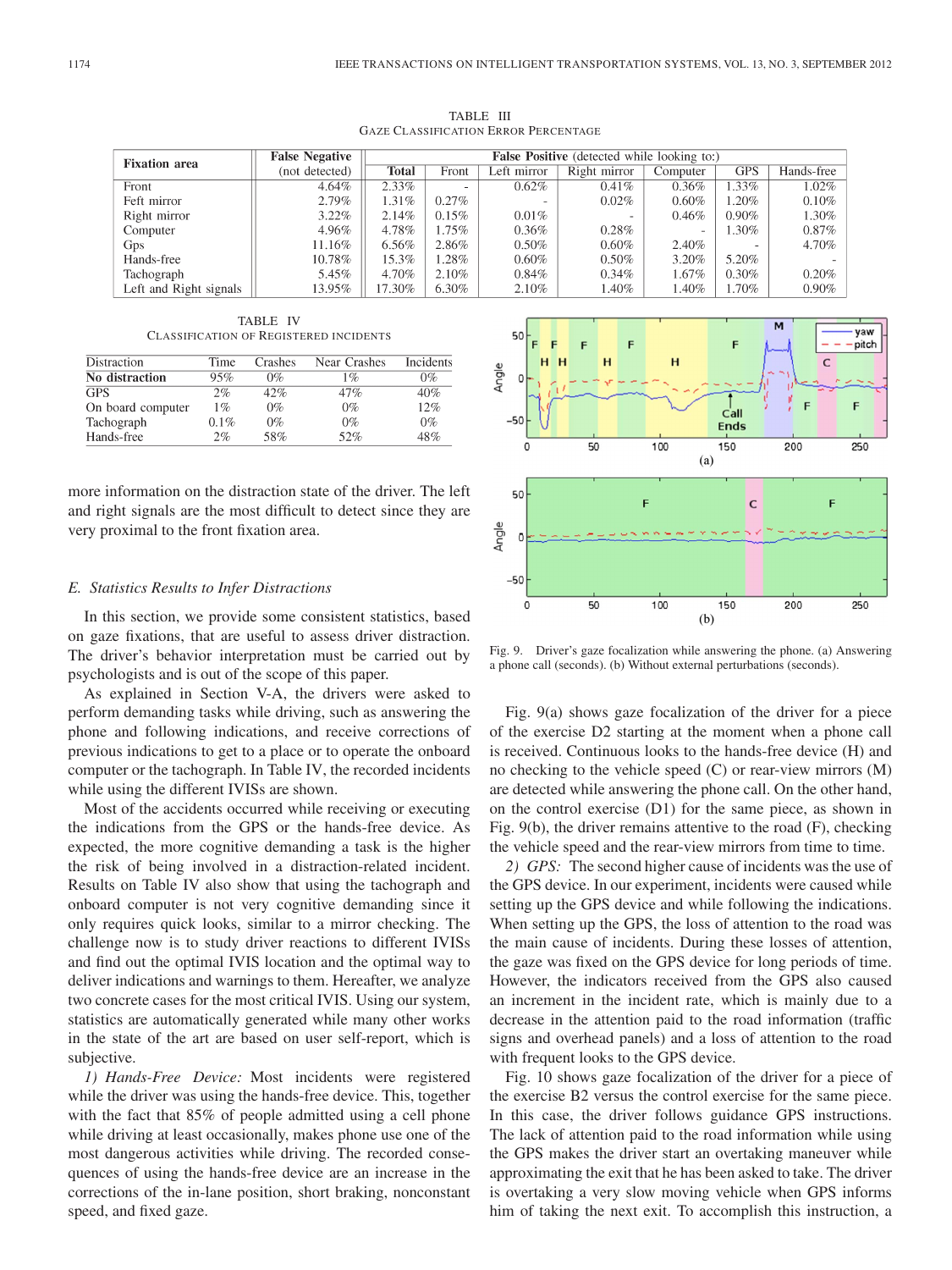

Fig. 10. Driver's gaze focalization previous to overtaking. (a) Following GPS instructions (seconds). (b) Without external perturbations (seconds).

two-lane changing is required in less than 4 s. Instead, when driving without external perturbations, the driver checks the traffic signs to reach his target. The driver is aware that he has to take the next exit in advance and decides to wait behind the slow moving vehicle.

As shown in Fig. 10(a), reiterative checks of the rear-view mirrors (M) and the vehicle speed (C) are performed in the slow-moving vehicle overtaking maneuver. Then, traffic sign checking is not carried out. On the control exercise, the overtaking intentions of the driver are also detected in the mirrors (M) and signals (S) checking, but the driver is aware of the closeness of the highway exit and decides not to start that dangerous maneuver and to wait behind the slow vehicle until taking the exit. Predicting the driver intentions, the indications delivered by the GPS can be modified and can warn the driver about the incoming exit or advise the driver to stay on the right lane. Dangerous situations, as well as annoying indications or warnings, can be avoided by predicting driver intentions.

*3) General Statistics:* Human factor studies have shown that reaction times are influenced by secondary tasks, such as IVIS usage. Table V shows some statistics obtained after the complete evaluation of the gaze fixation for all the subjects and exercises (where A1, B1, C1, and D1 are control exercises and  $A[2-5]$ ,  $B[2-4]$ ,  $C[2-3]$ , and  $D[2-4]$  are distracting exercises). It compares the reaction times needed before or after an inserted event in the case of the control exercise or when the subject is forced to a distractive driving by requiring a high degree of device utilization. As an example, on exercise D3, a few drivers are unable to avoid hitting an on-road obstacle, whereas they perfectly do it up to 12 s in advance if they were not distracted. Many of them overpass speed limits more often and need more time to notice a mechanical failure. One of the subjects needs more than 2 min to notice that he is driving a fully loaded truck on a mountain road with a flat tire. Being undistracted, he needed a few seconds to notice the same anomaly. The gaze estimation system allows studying what was the subject doing before noticing the anomaly and why he was not aware of that for such a long period. This parameter is important to avoid dangerous situations and to study the arrangements and the ways of delivering information in which the IVIS create a higher level of distraction. Warnings and preventive measures, such as early prebreaking, require a very precise knowledge of not only the driver's state and intentions but the vehicle's surroundings state as well.

To help psychologists understand the distraction pattern of a driver, two more measurements can be taken, apart from reaction time. Traditionally, a glance-based measure has been used. This technique measures the duration of individual fixations on different zones, frequency, number of glances, or total task duration. However, these measurements heavily depend on the task, the driver experience, and other factors. In [32], Victor *et al.* found that the Percent Road Center (PRC) measurement is more stable across users and different experiments. PRC measures how much time is spent looking at the road center area while performing a task. This zone includes the road, signaling, and visual elements proximal to the road. We have analyzed this parameter in our experiments.

Fig. 11 shows the fixation time percents in the different zones of the scene during the execution of a task. This figure was generated after the analysis of the results obtained with the gaze estimation algorithm and tasks schedule during the exercises. The first column shows the average percents for the control experiments (exercises A1, B1, C1, and D1). The second column depicts distractions inferred using the GPS, which are obtained from exercises A2, A3, B2, B4, and C2. The third column depicts distractions inferred by tasks requiring talking by the hands-free phone, on exercises A4, A5, B3, D2, and D4. The last one represents a cognitive task on exercise D3, which induced distraction with a phone call to explain a route.

We have found the PRC to be a good parameter to assess driver distractions. In contrast with other parameters used in state-of-the-art works, this is automatically calculated. Moreover, we also found that the distraction pattern inferred for the different IVISs is different. Unlike most of the works in the state of the art, we analyze visual, cognitive, and auditory distractions. While the GPS shows an important reduction in PRC, phone calls do not reduce the PRC; instead, it slightly increases. On cognitive tasks, we could not infer any important variation of this parameter. However, the time used looking at the signaling and the road proximities are reduced for all tasks. This behavior is clearly observable in Fig. 11, and it is in line with the conclusions presented by [32].

It can be observed how the time that the driver spends looking at the mirrors, signals, and onboard computer is drastically reduced for any of the tasks, in comparison with the control exercises. During phone calls, the driver increases the time in which he is looking at the front but reduces the fixations on the mirrors and signals. This could mean that the driver is not actually paying attention to the road, although more work would be needed to extract a precise conclusion.

## VI. CONCLUSION AND FUTURE WORKS

We have applied a gaze fixation technique, based on face pose and gaze estimation algorithms, to monitor the distraction state of a driver in a naturalistic driving simulator. Our face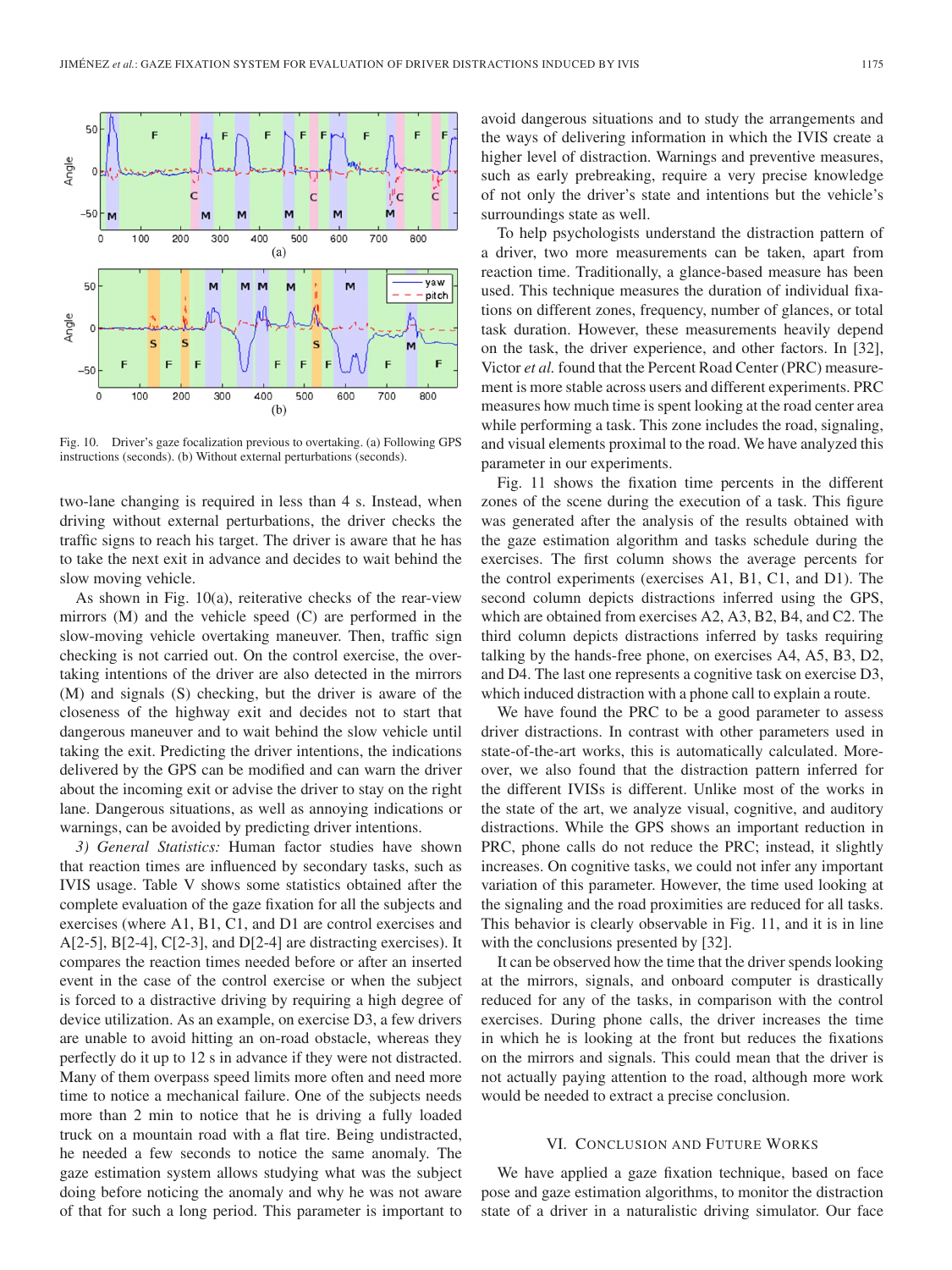|               |                | Overpass                    | Reaction time to an event [seconds] |          |                   |                          |                             |                             |      |
|---------------|----------------|-----------------------------|-------------------------------------|----------|-------------------|--------------------------|-----------------------------|-----------------------------|------|
| Scenario      | Exercise       | speed                       | Obstacle $\bar{f}$                  |          | Mechanical fault* |                          |                             | Answer a call*              |      |
|               |                | $limit$ [#]                 | max                                 | min      |                   | min                      | max                         | min                         | max  |
| Inter-city    | A1             | $\Omega$                    | 25                                  | 5        | $\left(1\right)$  | $\overline{\phantom{0}}$ | 9                           | 1.5                         | 5    |
|               | $A[2-5]$       | $\mathcal{D}_{\mathcal{L}}$ | 15                                  | 3        |                   | 32                       | 81                          | $\mathcal{D}_{\mathcal{A}}$ | 9    |
| Mountain      | B1             | $\overline{c}$              | 19                                  | 5        | $^{\rm (2)}$      | 0.6                      | $\mathcal{D}_{\mathcal{A}}$ |                             | 3    |
|               | $B[2-4]$       | 6                           | 13                                  | 2        |                   | 24                       | $2min$ 11s                  | $\mathcal{D}_{\mathcal{L}}$ |      |
| Urban         | C <sub>1</sub> | $\Omega$                    | 16                                  | 3        | $^{(3)}$          | $\overline{4}$           | 11                          | $\mathfrak{D}$              | 8    |
|               | $CI2-3$        | $\Omega$                    | 4                                   | $\Omega$ |                   | 4                        | 43                          | 4                           | miss |
| Long-Distance | D1             |                             | 34                                  | 12       | $^{(4)}$          |                          | $\overline{\phantom{a}}$    |                             | 4    |
|               | $D[2-4]$       | 4                           | 20                                  | $\Omega$ |                   |                          |                             | 3                           | miss |

TABLE V DRIVER BEHAVIOR AND REACTION TIME STATISTICS

\* Reaction time after the event.  $\frac{1}{4}$  Reaction time before the event. Moment at which the subject is aware of the obstacle and takes an action before colliding.  $(1)$  Mechanical fault in the air filter. Warning marked on the on-board computer. <sup>(2)</sup> Tyre blowout. Marked trough audible sound and truck dynamic model changes.  $^{(3)}$  ABS fault. Warning marked on the on-board computer.  $^{(4)}$  No mechanical faults scheduled.



Fig. 11. PRC statistics. (a) Normal driving. (b) Visual tasks. (c) Auditory tasks. (d) Cognitive tasks.

pose estimation approach is based on a sparse 3-D face model obtained from face features. A re-registering algorithm, online model extension, and a BA process for error corrections allow face tracking for the full yaw rotation range  $\pm 90^\circ$ . The system has been tested under challenging conditions, such as low illumination, variety of drivers, heavy IVIS utilization, and fast and wide head movements. Under these conditions, the system has proven to have good results. It shows a mean error below 1 $\degree$  for rotations in the  $\pm 15\degree$  range and 1.54 $\degree$  in the  $\pm 30\degree$  range, improving the results of other works in the literature.

An eye direction estimation method has been added to the face pose to generate the gaze estimation. The eye direction is based on pupil displacement with respect to their original positions. Gaze fixation information can be used to help psychologists assess the distraction state of the driver. The performance of our gaze fixation system has been analyzed, showing good figures for this application.

Different driving exercises directed by a team of psychologists were recorded in a naturalistic driving simulator, through

12 professional drivers, generating more than 15 hours of driving. Four scenes were created, and distractions induced by different IVIS were inferred and compared to the control exercises without external perturbations. This way, it was possible to compare driver behavior under nondistracted driving conditions versus distracting driving conditions. This has been a challenge data set to evaluate our system.

Reaction times and gaze focalization behavior patterns have been measured to draw conclusions about the capacity of our monitoring system to help psychologists study driver's reactions under different situations while using IVIS. At the time of writing, psychologists are finishing the interpretation of data provided by our system to assess driver distractions over the explained tests.

Further studies about the optimal location of the different IVISs and the way the information is delivered are being designed by psychologists to reduce the distraction New tests with these modified IVIS will be performed on the simulator to evaluate the improvements of the new designs.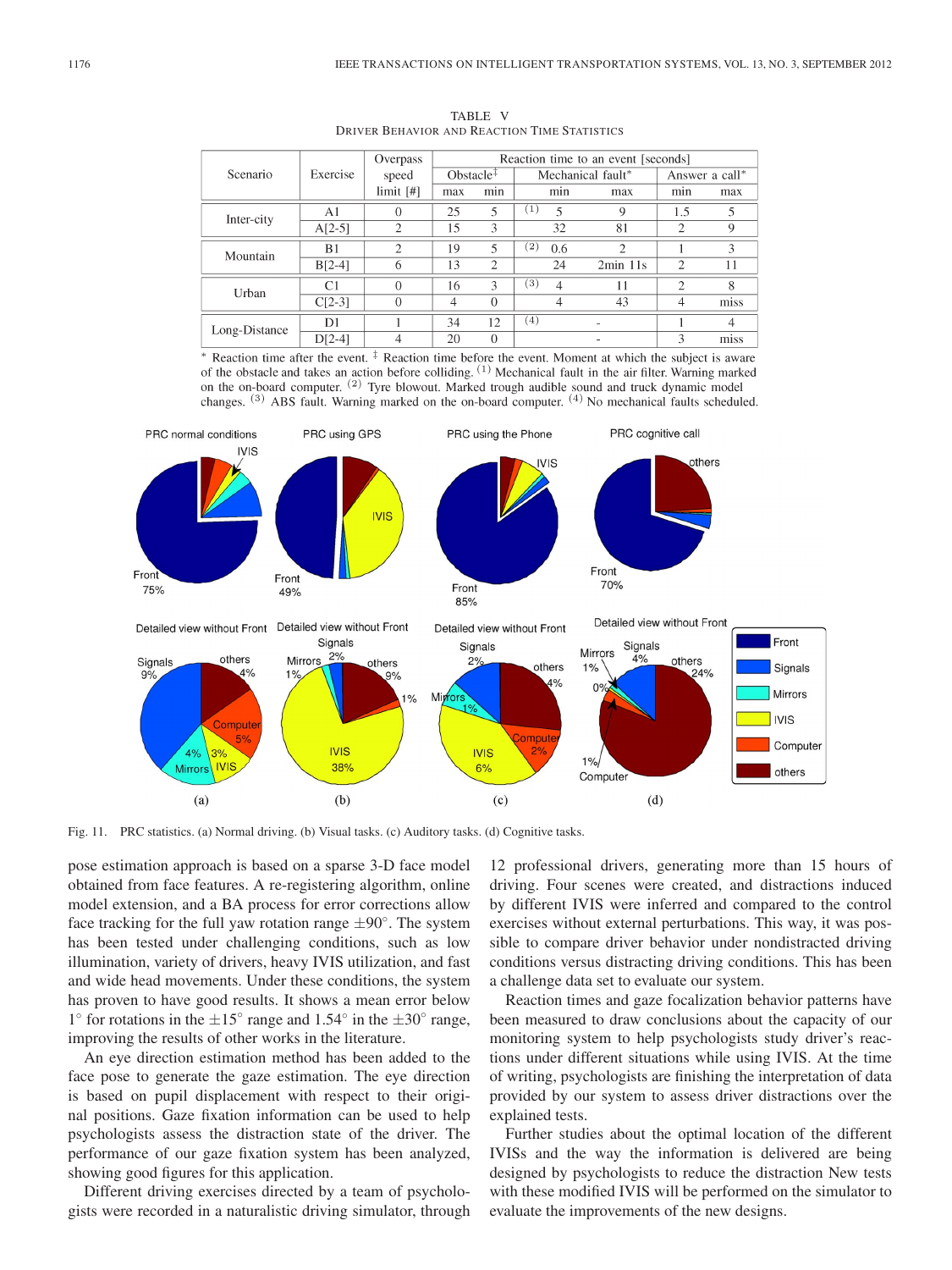#### ACKNOWLEDGMENT

The authors would like to thank the drivers that participated in the experiments, the psychologists from ESM, and staff from CEIT for their contributions to this paper.

#### **REFERENCES**

- [1] Y. Mahieu, Highlights of the panorama of transport, Eurostats, Luxembourg, Luxembourg, Tech. Rep. [Online]. Available: http:// epp.eurostat.ec.europa.eu/portal/page/portal/product\_details/publication? p\_product\_code=KS-SF-09-042
- [2] Annual statistical report, SafetyNet, European Road Safety Observatory, Brussels, Belgium. [Online]. Available: www.erso.eu
- [3] T. A. Ranney, E. Mazzai, R. Garrott, and M. J. Goodman, "NHTSA driver distraction research: Past, present, and future," Nat. Hwy. Traffic Safety Admin., Washington, DC, Tech. Rep., 2001.
- [4] J. C. Stutts, D. W. Reinfurt, L. Staplin, and E. A. Rodgman, "The role of driver distraction in traffic crashes," AAA Found. Traffic Safety, Washington, DC, Tech. Rep., 2001.
- [5] K. Young and M. Regan, *Driver Distraction: A Review of the Literature*. Mawson, NSW, Australia: Australian College of Road Safety, 2007, pp. 379–405.
- [6] T. A. Ranney, "Driver distraction: A review of the current state-ofknowledge," U.S. Dept. Transp., Nat. Hwy. Traffic Safety Admin., Washington, DC, Tech. Rep., 2008.
- [7] *Integrated System for driver TRaining and Assessment using Interactive education tools and New training curricula for ALL modes of road transport*, 2006–2009, Eur. Project FP6. [Online]. Available: http:// cordis.europa.eu/fetch?CALLER=FP6\_PROJ&ACTION=D&DOC= 3551&CAT=PROJ&QUERY=1170700807981&RCN=79988
- [8] J. McCall and M. Trivedi, "Driver behavior and situation aware brake assistance for intelligent vehicles," *Proc. IEEE*, vol. 95, no. 2, pp. 374– 387, Feb. 2007.
- [9] B. Skinner, H. Nguyen, and D. Liu, "Classification of eeg signals using a genetic-based machine learning classifier," in *Proc. 29th Annu. Int. Conf. IEEE EMBS*, Aug. 2007, pp. 3120–3123.
- [10] J. Liu, C. Zhang, and C. Zheng, "EEG-based estimation of mental fatigue by using KPCA-HMM and complexity parameters," *Biomed. Signal Process. Control*, vol. 5, no. 2, pp. 124–130, Apr. 2010.
- [11] V. C. Corp., Inside the New Volvo V60—Extra Flexibility Combined With Exclusive Quality, Jul. 2010. [Online]. Available: https:// www.media.volvocars.com/global/enhanced/en-gb/Media/Preview.aspx? mediaid=33305
- [12] Mercedes-Benz to introduce attention assist into series production in spring 2009, Aug. 2008, Mercedes-Benz. [Online]. Available: http://www. seeingmachines.com/transport.htm
- [13] T. Ersal, H. Fuller, O. Tsimhoni, J. Stein, and H. Fathy, "Model-based analysis and classification of driver distraction under secondary tasks," *IEEE Trans. Intell. Transp. Syst.*, vol. 11, no. 3, pp. 692–701, Sep. 2010.
- [14] W. Rongben, G. Lie, T. Bingliang, and J. Lisheng, "Monitoring mouth movement for driver fatigue or distraction with one camera," in *Proc. 7th Int. IEEE Conf. Intell. Transp. Syst.*, Oct. 2004, pp. 314–319.
- [15] X. H. Sun, L. Xu, and J. Y. Yang, "Driver fatigue alarm based on eye detection and gaze estimation," in *Proc. MIPPR—Automatic Target Recognition Image Analysis Multispectral Image Acquisition*, 2007, p. 678 612.
- [16] C. Blaschke, F. Breyer, B. Frber, J. Freyer, and R. Limbacher, "Driver distraction based lane-keeping assistance," *Transp. Res. F, Traffic Psychol. Behav.*, vol. 12, no. 4, pp. 288–299, Jul. 2009.
- [17] C. Cudalbu, B. Anastasiu, R. Radu, R. Cruceanu, E. Schmidt, and E. Barth, "Driver monitoring with a single high-speed camera and IR illumination," in *Proc. ISSCS*, Jul. 2005, vol. 1, pp. 219–222.
- [18] F. Jiao and G. He, "Real-time eye detection and tracking under various light conditions," *Data Sci. J.*, vol. 6, pp. S636–S640, 2007.
- [19] O. Carsten and K. Brookhuis, "Issues arising from the HASTE experiments," *Transp. Res. F, Traffic Psychol. Behav.*, vol. 8, no. 2, pp. 191–196, Mar. 2005.
- [20] H. Eren, U. Celik, and M. Poyraz, "Stereo vision and statistical based behavior prediction of driver," in *Proc. IEEE Intell. Veh. Symp.*, Jun. 2007, pp. 657–662.
- [21] Seeing Machines, Aug. 2010, faceLAB 5. [Online]. Available: http:// www.seeingmachines.com
- [22] P. Jiménez, J. Nuevo, L. Bergasa, and M. Sotelo, "Face tracking and pose estimation with automatic three-dimensional model construction," *IET Comput. Vis.*, vol. 3, no. 2, pp. 93–102, Jun. 2009.
- [23] C. Harris and M. Stephens, "A combined corner and edge detector," in *Proc. 4th Alvey Vis. Conf.*, 1988, pp. 147–151.
- [24] J. Nuevo, L. M. Bergasa, and P. Jiménez, "RSMAT: Robust simultaneous modeling and tracking," *Pattern Recognit. Lett.*, vol. 31, no. 16, pp. 2455– 2463, Dec. 2010.
- [25] M. Lourakis, levmar: Levenberg–Marquardt nonlinear least squares algorithms in C/C++, 2004. [Online]. Available: http://www.ics.forth.gr/ ~lourakis/levmar/
- [26] B. Triggs, P. McLauchlan, R. Hartley, and A. Fitzgibbon, "Bundle adjustment—A modern synthesis," in *Vision Algorithms: Theory and Practice*, W. Triggs, A. Zisserman, and R. Szeliski, Eds. New York: Springer-Verlag, Sep. 1999, ser. ser. LNCS, pp. 298–375.
- [27] D. W. Hansen and Q. Ji, "In the eye of the beholder: A survey of models for eyes and gaze," *IEEE Trans. Pattern Anal. Mach. Intell.*, vol. 32, no. 3, pp. 478–500, Mar. 2009.
- [28] E. Guestrin and M. Eizenman, "Remote point-of-gaze estimation requiring a single-point calibration for applications with infants," in *Proc. Symp. Eye Track. Res. Appl.*, 2008, pp. 267–274.
- [29] Y. Sugano, Y. Matsushita, and Y. Sato, "Calibration-free gaze sensing using saliency maps," in *Proc. IEEE Conf. CVPR*, Los Alamitos, CA, 2010, pp. 2667–2674.
- [30] J. Chen and Q. Ji, "Probabilistic gaze estimation without active personal calibration," in *Proc. IEEE Conf. CVPR*, 2011, pp. 609–616.
- [31] S. Milborrow and F. Nicolls, "Locating facial features with an extended active shape model," in *Proc. ECCV*, 2008, pp. 504–513.
- [32] T. Victor, J. Harbluk, and J. Engström, "Sensitivity of eye-movement measures to in-vehicle task difficulty," *Transp. Res. F, Traffic Psychol. Behav.*, vol. 8, no. 2, pp. 167–190, Mar. 2005.
- [33] ESM ESM Safety and Human Factors Investigation and Training, 2011. [Online]. Available: http://www.esm.es/index.php?lang=en
- [34] Centre of studies and technical research of gipuzkoa, 2011, CEIT. [Online]. Available: http://www.ceit.es/
- [35] Lander Simulation & Training Solutions, S.A., 2010. Tutor. [Online]. Available: http://www.landersimulation.com/eng/solutions/automotive/
- [36] Basler scout sca1400-30fm cameras, 2011, Basler Vision Technol. [Online]. Available: http://www.baslerweb.com/beitraege/unterbeitrag\_ en\_36374.html
- [37] L. M. Bergasa, J. Nuevo, M. A. Sotelo, R. Barea, and E. López, "Realtime system for monitoring driver vigilance," *IEEE Trans. Intell. Transp. Syst.*, vol. 7, no. 1, pp. 63–77, Mar. 2006.
- [38] B. Kay, "How can the instructor improve the long-term education process on the simulator," in *Proc. 10th INSLC*, 1998, pp. 3.1–3.4.
- [39] P.-H. Ting, J.-R. Hwang, J.-L. Doong, and M.-C. Jeng, "Driver fatigue and highway driving: A simulator study," *Physiol. Behav.*, vol. 94, no. 3, pp. 448–453, Jun. 2008.
- [40] H. B. Lee, J. M. Choi, J. S. Kim, Y. S. Kim, H. J. Baek, M. S. Ryu, R. H. Sohn, and K. S. Park, "Nonintrusive biosignal measurement system in a vehicle," in *Proc. Conf. IEEE Eng. Med. Biol. Soc.*, 2007, pp. 2303–2306.
- [41] T. Sheerman-Chase, E.-J. Ong, and R. Bowden, "Online learning of robust facial feature trackers," in *Proc. IEEE 12th ICCV Workshops*, Oct. 2009, pp. 1386–1392.
- [42] Y.-T. Lin, C.-M. Huang, Y.-R. Chen, and L.-C. Fu, "Real-time face tracking and pose estimation with partitioned sampling and relevance vector machine," in *Proc. IEEE ICRA*, May 2009, pp. 453–458.
- [43] E. Murphy-Chutorian and M. Trivedi, "Hyhope: Hybrid head orientation and position estimation for vision-based driver head tracking," in *Proc. IEEE Intell. Veh. Symp.*, Jun. 2008, pp. 512–517.



**Pedro Jiménez** received the M.S. degree in telecommunications engineering and the Ph.D. degree from the University of Alcalá, Madrid, Spain, in 2005 and 2011, respectively.

He started as a Researcher with the University of Alcalá in 2004 and, since then, has tackled problems in electronics, field-programmable gate arrays, and computer vision. In the last field, he has worked on automotive and face-tracking applications. He is currently with Gamesa, Zamudio, Spain, working in the field of renewable energies.